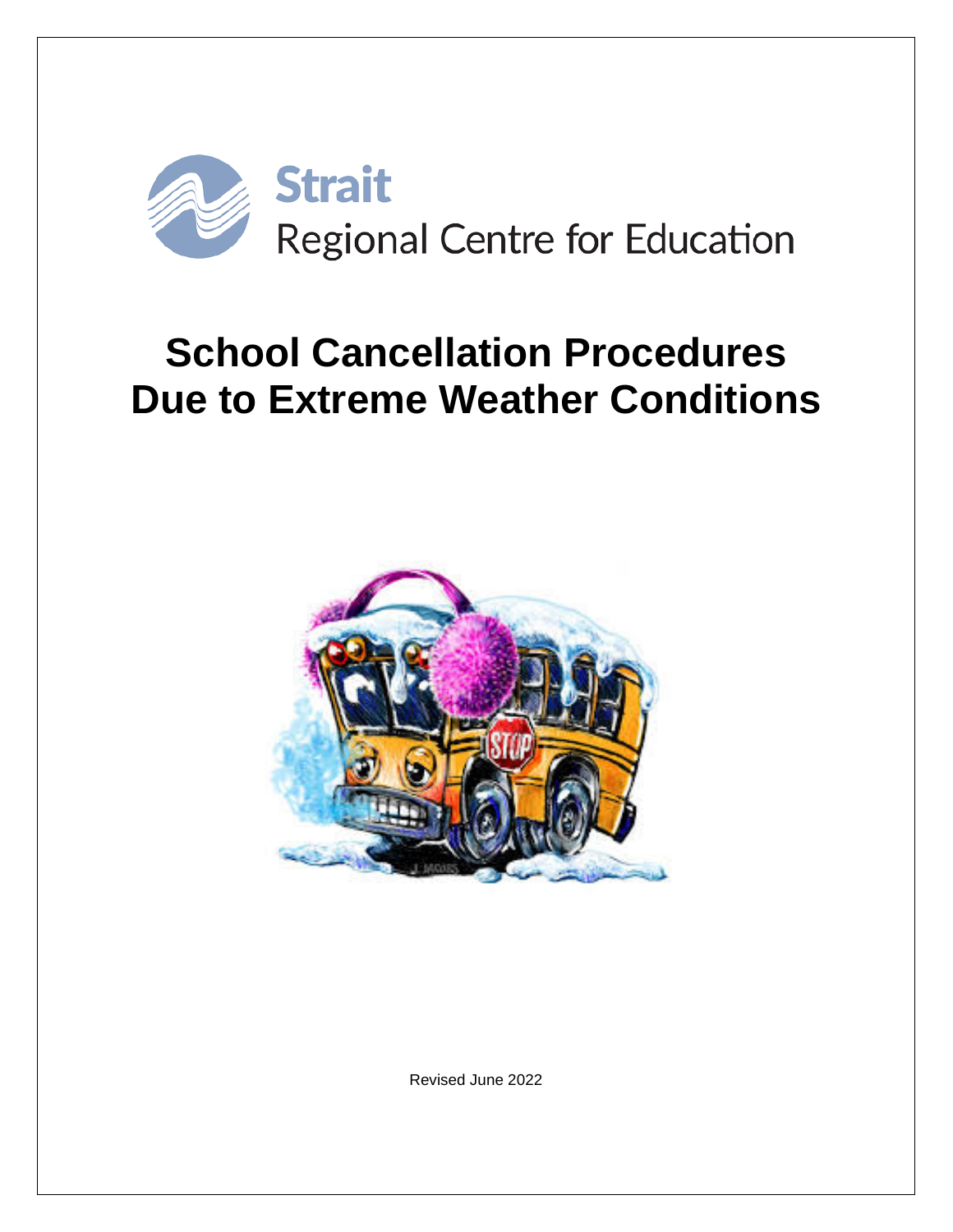The safety of students and staff is the *primary consideration* in the decision to cancel classes or bus routes.

The decision is made by the Regional Executive Director after review of all available information provided by the Director of Operations. It is a decision that is taken very seriously.

To make early morning decisions regarding the effect of poor weather/road conditions on school bus service, it is imperative that reliable information is received in a timely manner. The Manager of Transportation gathers information by speaking to Transportation Infrastructure Renewal officials, checking weather forecasting services and calling designated contacts. A decision will be made and announcements will be broadcast over local radio stations and posted on the Strait Regional Centre for Education web site [\(www.srce.ca\)](http://www.srsb.ca/) prior to 6:30 a.m.

The decision-making process will be done in accordance with the following five phases:

## **Phase I**

#### *CANCELLATION OF A BUS RUN OR RUNS*

Where conditions are such that specific road or roads are not safe for school bus travel, a bus run or runs may be cancelled. These conditions will include:

#### **High Winds:**

Where winds reach a sustained level of 80 km per hour, or are experiencing gusts of 85 km per hour or greater during bus travel times, a bus run or runs serving the affected roads shall be cancelled. Forecasting shall be closely monitored where winds are expected to approach those levels. An announcement shall be made prior to 6:30 a.m. indicating that an individual bus run or runs shall be cancelled.

Particular attention shall be given to the Canso Causeway where travel restrictions are in place and the Cabot Trail from Margaree Harbour to Pleasant Bay which is subjected to the Les Suetes wind weather effect.

#### **Road Obstructions:**

Where weather conditions cause physical damage to a road, such as washouts, bridge damage or downed power lines, a bus run or runs serving that area may be cancelled.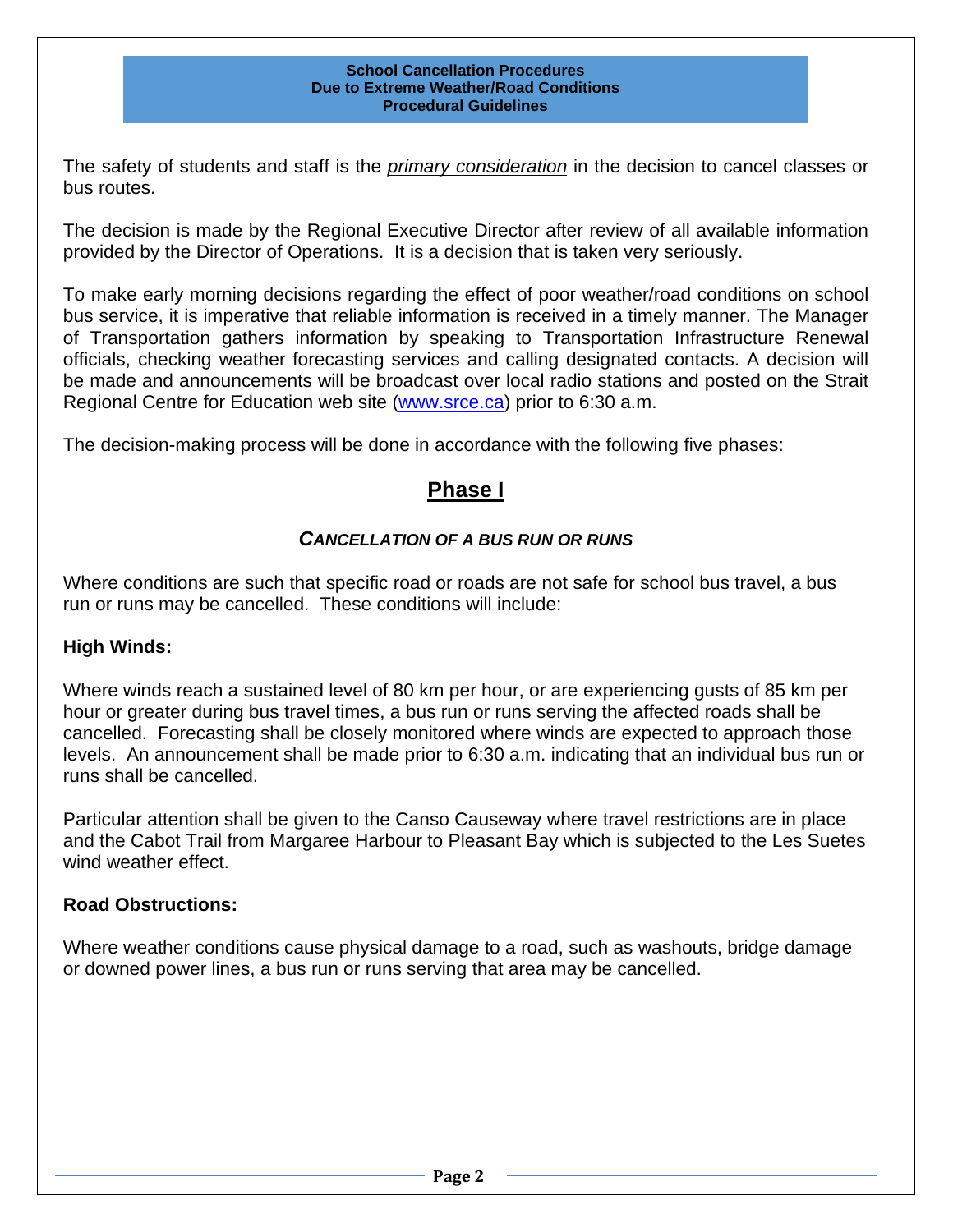## **Phase II**

#### *CANCELLATION OF BUS SERVICE ON UNPAVED ROADS*

If it is determined that driving conditions are unsafe for travel on unpaved roads, electronic notification will be communicated to radio stations, Strait Regional Centre for Education web site and to SRCE staff. The announcement will indicate that: individual bus runs, busses servicing a county or all busses will be *"traveling on paved roads only"*.

## **Phase III**

#### *CANCELLATION OF CLASSES DUE TO INCLEMENT WEATHER*

If it is determined that driving conditions are too dangerous on roads for the safe transportation of students, the Director of Operations will contact the Regional Executive Director or Designate prior to 6:30 a.m., an electronic communication will be issued. The announcements requested shall indicate *"classes are cancelled at the following schools"*.

## **Phase IV**

#### *DELAYED OPENING OF SCHOOLS*

On days where conditions are such that it is not safe to open a school or schools at the regularly scheduled time, however, it is predicted that conditions will improve, a "2 hour delayed opening may be announced". Delayed openings may be considered when an extreme weather event has concluded but snow clearing or other operations require additional time. It may also be considered where physical plant or utility (power, water) issues are being addressed but additional time is required to prepare the facility for opening.

#### **The following conditions will apply:**

- 1. School opening will be delayed 2 hours. If the opening time is normally 8:30 a.m., the delayed opening will be 10:30 a.m.
- 2. School bus pick up times will be delayed 2 hours. If a regular bus pick up time is 7:30 a.m., the delayed pick up time will be 9:30 a.m.
- 3. Each school will alter morning schedules to best address their time tables.
- 4. Lunch times will not change.
- 5. Afternoon class schedules will remain the same.
- 6. Dismissal time will not change.
- 7. When a system-wide delayed opening due to weather is announced, professional development scheduled for that day will be cancelled.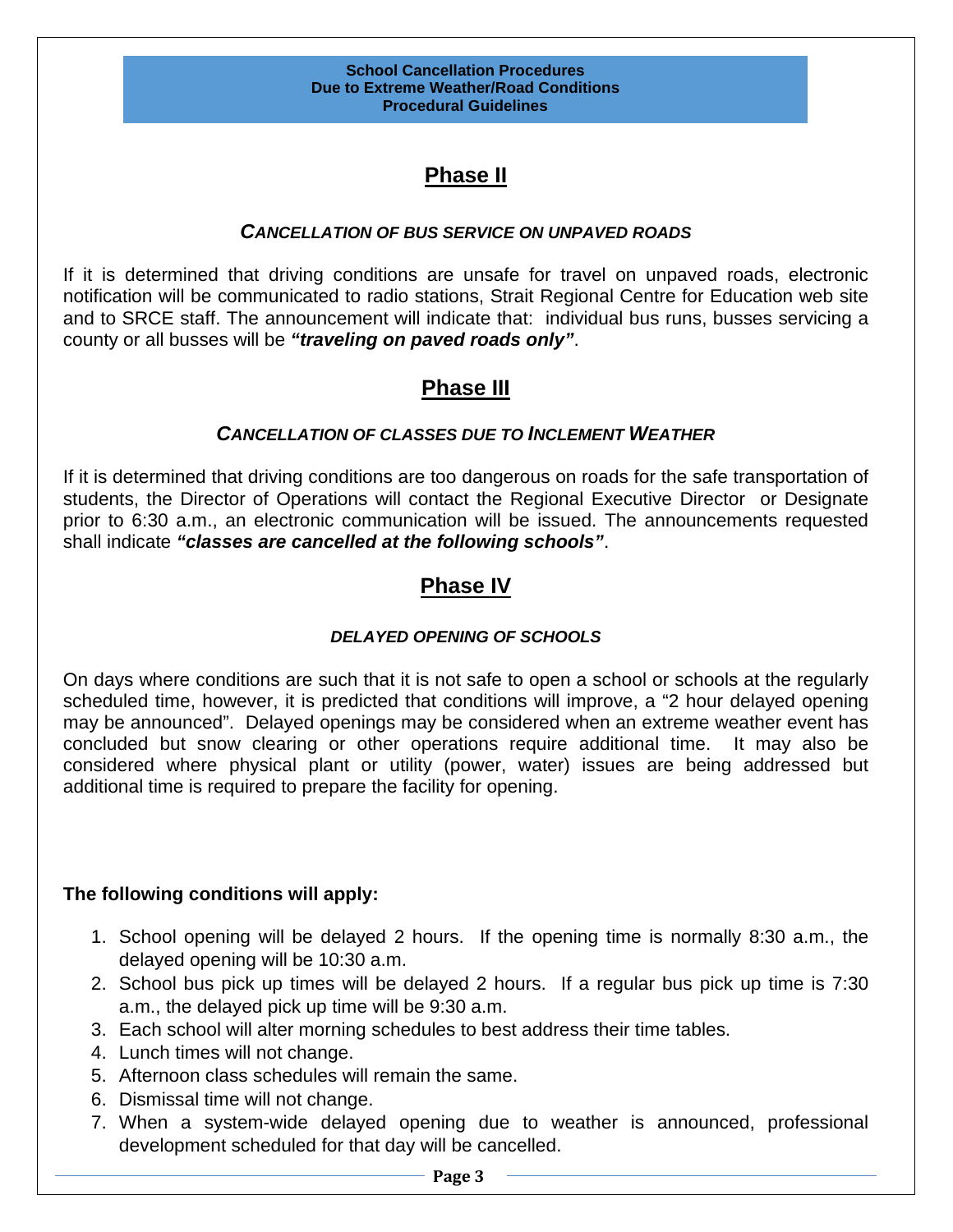The decision for a delayed opening will occur before 6:30 a.m. and state *"school opening and bus pick up times will be delayed by 2 hours"*. The announcement may apply to a school, group of schools or all schools.

#### **Phase V**

#### *EARLY DISMISSAL PREDICTED AND DETERIORATING WEATHER/ROAD CONDITIONS DURING THE DAY*

Predicted extreme weather and deteriorating conditions shall be monitored closely by the Operations Department. Should the situation dictate, a recommendation from the Director of Operations will be made to the Regional Executive Director to dismiss students early. Announcements for early dismissals, based on predicted extreme weather, may be made in the early morning or during the day, **but not later than 12:00 p.m.** *except under emergency situations*. *A minimum of "one hour's" notice* to parents is required for early dismissal. Schools shall utilize their *parent notification system* for P to 6 students.

#### **Phase VI**

#### *PARTIAL OR COMPLETE SYSTEM SHUT DOWN/SCHOOLS AND BUILDINGS CLOSED*

If either through our early morning reporting system and/or as a result of monitoring predicted severe weather conditions, it is determined that travel is unsafe for students and employees alike, the Regional Executive Director or Designate may initiate a system shut down or indicate schools and buildings are closed. For early morning communications, this announcement will normally be made prior to 6:30 a.m. The announcement shall indicate a *"System Shutdown - All schools and buildings are closed"*.

| <b>TELEPHONE CONTACTS</b>                            |                                     |  |
|------------------------------------------------------|-------------------------------------|--|
| <b>Transportation Department/Operations Dispatch</b> | 902-747-3642                        |  |
|                                                      | 6:30 a.m. to 4:30 p.m.              |  |
| Acting Manager of Transportation                     | Ronald Organ<br>902-747-3642/3645   |  |
| <b>Acting Director of Operations</b>                 | <b>Chris Grover</b><br>902-747-3647 |  |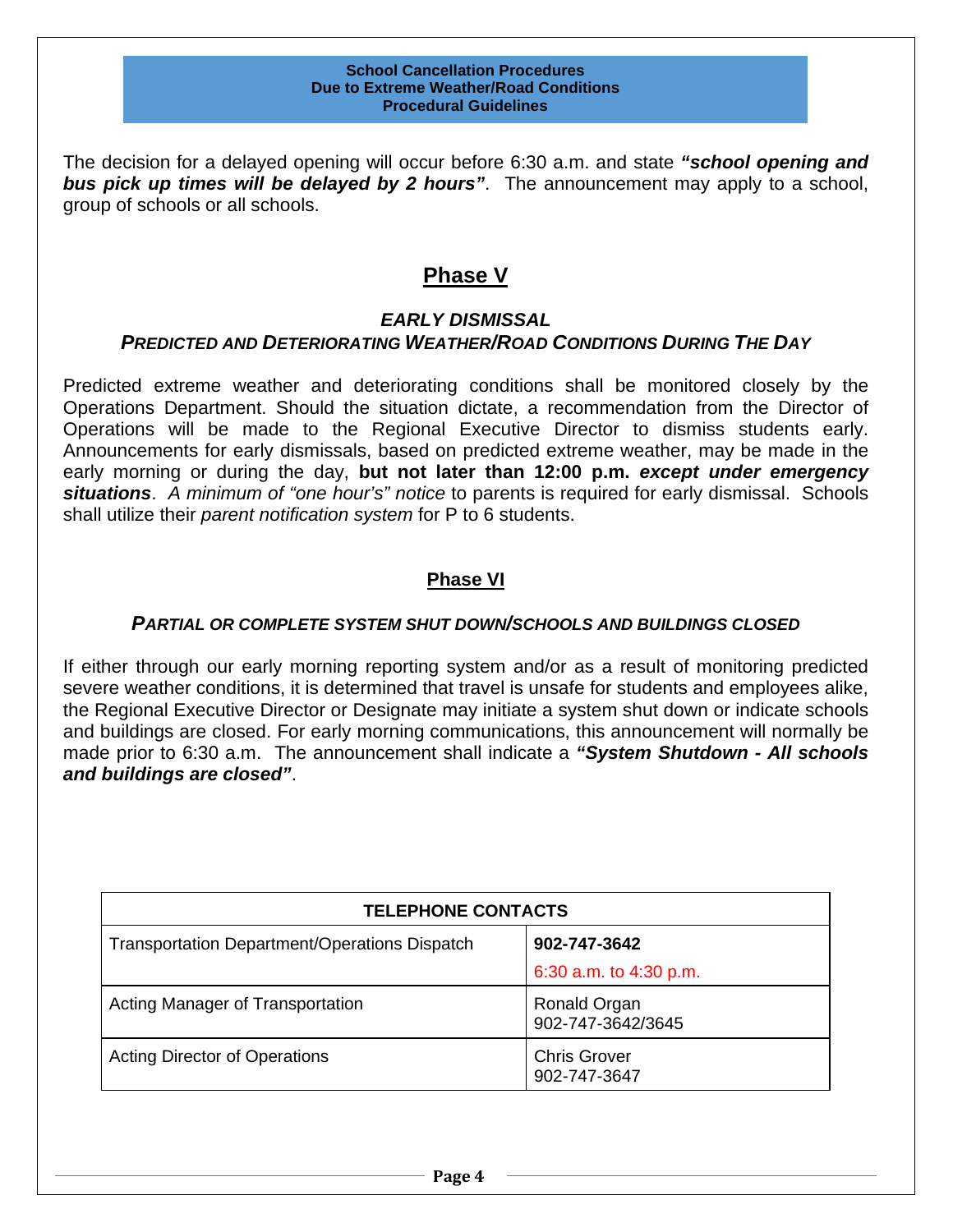#### **The following points of clarification are provided:**

- 1. All communications with radio stations will be made through the SRCE's Transportation Department.
- 2. Cancellation of A.M. bus service also means cancellation of P.M. bus service.
- 3. Parents/guardians who choose to drive their children to school when bus service is cancelled are responsible to arrange transportation home in the afternoon.
- 4. When classes are cancelled, unless notified otherwise, CUPE employees except as outlined in the collective agreement with CUPE Local 955 under Article 16.1 (a*) "All Employees, except Bus Drivers, Drivers with additional duties, Teacher Assistants, and Student Support Workers who provide service to the affected schools, will attend work and perform their regular duties unless approval is granted by their supervisors for the Employee to take the day off with pay"*, should report to their assignments. **If in doubt, the employee should consult with his/her immediate supervisor.**
- 5. Teaching staff and all School Administration are **not** required to report to school when classes are cancelled.
- 6. When there is a partial or complete system shutdown, or when schools and buildings are closed, all employees who work in the affected work sites will **not** be required to report to work.
- 7. Employees who regularly work in the Regional Office (s) are required to report to work except in cases where such locations are closed due to inclement weather. If there is a delay in the opening of Regional Office (s), an electronic notification will be communicated on the cancellation page of the SRCE website.
- 8. Regional and school-based staff who find they are unable to report to their workplace due to localized inclement weather or road conditions must contact their immediate supervisor and/or school principal as early in the day as possible.
- 9. Drivers who initiate a cancellation of their bus run shall be required to complete the attached Cancellation of Bus Run Report.
- 10.If there is a Region-wide cancellation of classes, the professional development day is cancelled.
- 11.If there is a cancellation in a certain geographic area and the professional development day is for teaching staff, the Director of Programs and Student Services shall make a decision on whether or not to continue with the event.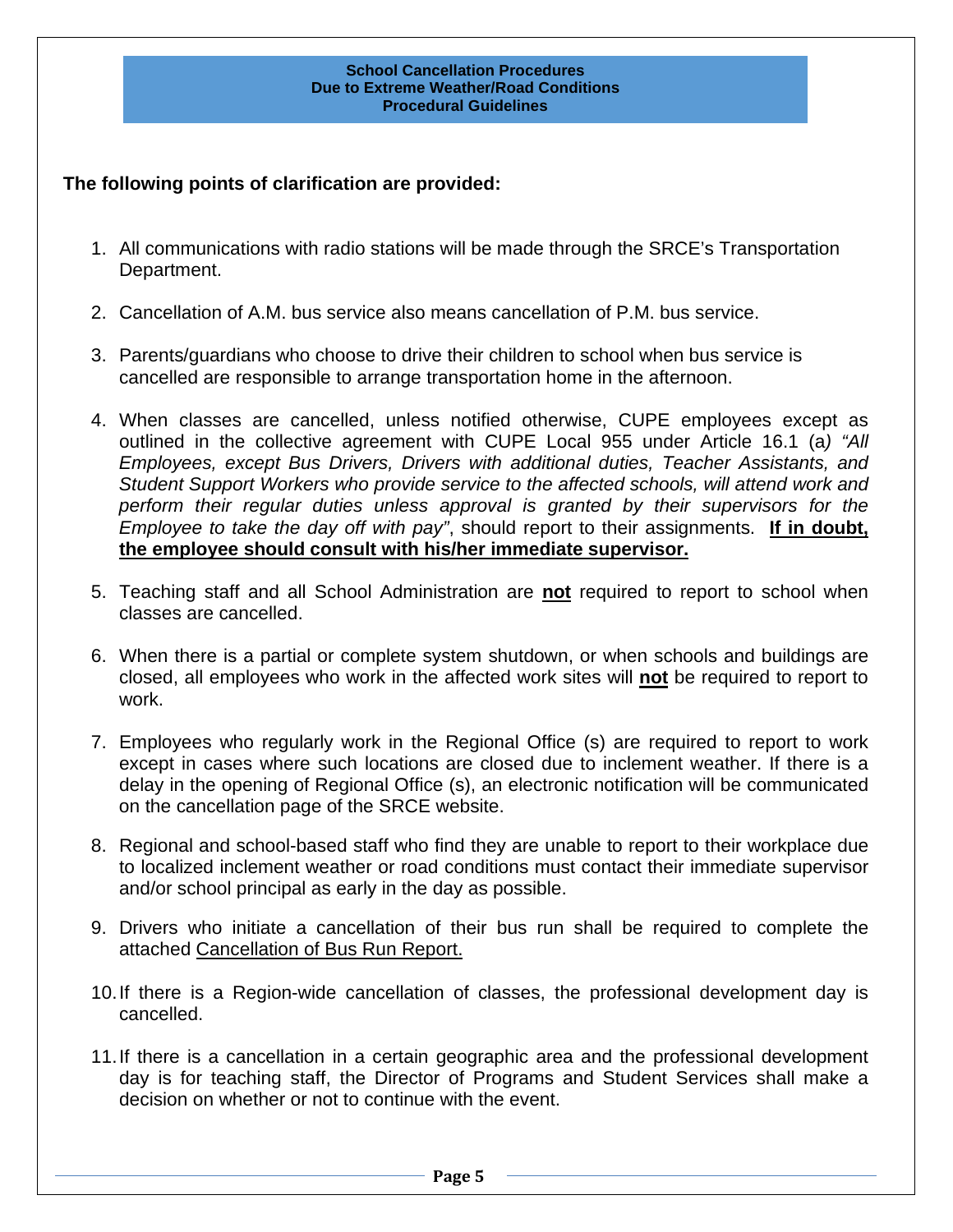- 12.For greater certainty, cancellations related to professional development events will be communicated via local radio stations and posted on the cancellation page of the SRCE website.
- 13.When classes are cancelled at a school, evening activities at the school site are also cancelled.